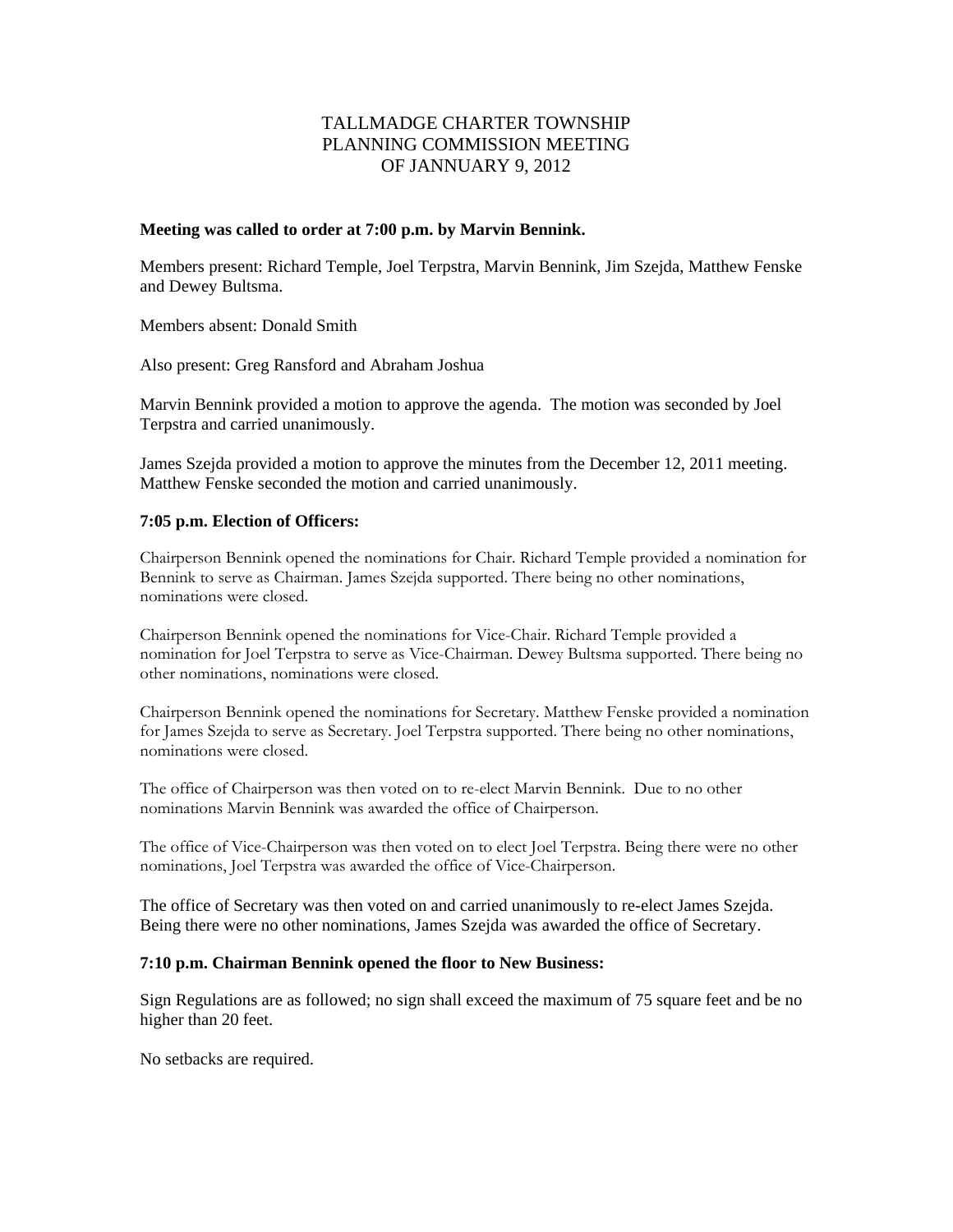Businesses may have monument signs with multiple users but are required to stay within the maximum width and height.

The Planning Commission Board would like there to be a consistency in the flow of signage throughout the township.

Digital Billboards:

Joel Terpstra mentioned that the signage has to go to MDOT prior to approval from township.

Joel Terpstra motioned that a Public Hearing be set to add language to the Township Ordinance. Matthew Fenske seconded the motion.

### **7:28 p.m. Chairman Bennink opened the floor to Public Comment:**

Mr. Abraham Joshua voiced his concern about the safety issues with the metal roof to be installed to replace the current shingled roof that is there now at 830 Hayes. He is also questioning if the township will be liable if there were to be an incident with injury if someone was to climb out onto the metal roof. Greg Ransford noted that the township will not be liable for any injury occurring at 830 Hayes.

Richard Temple was concerned on why there would be a safety issue with the new metal roof and tenants climbing out onto the roof.

Mr. Joshua said that there was an oversight in the beginning of construction regarding the roof. No changes were made on the blueprints regarding the roofing materials if it was supposed to be a shingle roof instead of a metal roof. Mr. Joshua will consider changing the roofing materials on the front porch.

Mr. Joshua said that the stone was installed and that the posts were also complete. Joel Terpstra was concerned with the type of material that was used to wrap the posts. He said that the materials used will not last and will cause more problems. Joel also wanted the Building Inspector to be made aware of the building materials that have been used.

Mr. Joshua stated that the correct materials if the plywood currently used is in violation of building materials.

Richard Temple motioned that no changes are permitted from the contract and that the operational issues and the safety concerns of the residence are an owner issue. Joel Terpstra seconded the motion.

Jim Szejda made the statement that what was approved in the orginal approval of design will be followed to the exact agreement between Mr. Joshua and Tallmadge Charter Township.

Discussion ended at 7:45 p.m.

# **At 7:46 p.m. Discussion of the Lamont area took place.**